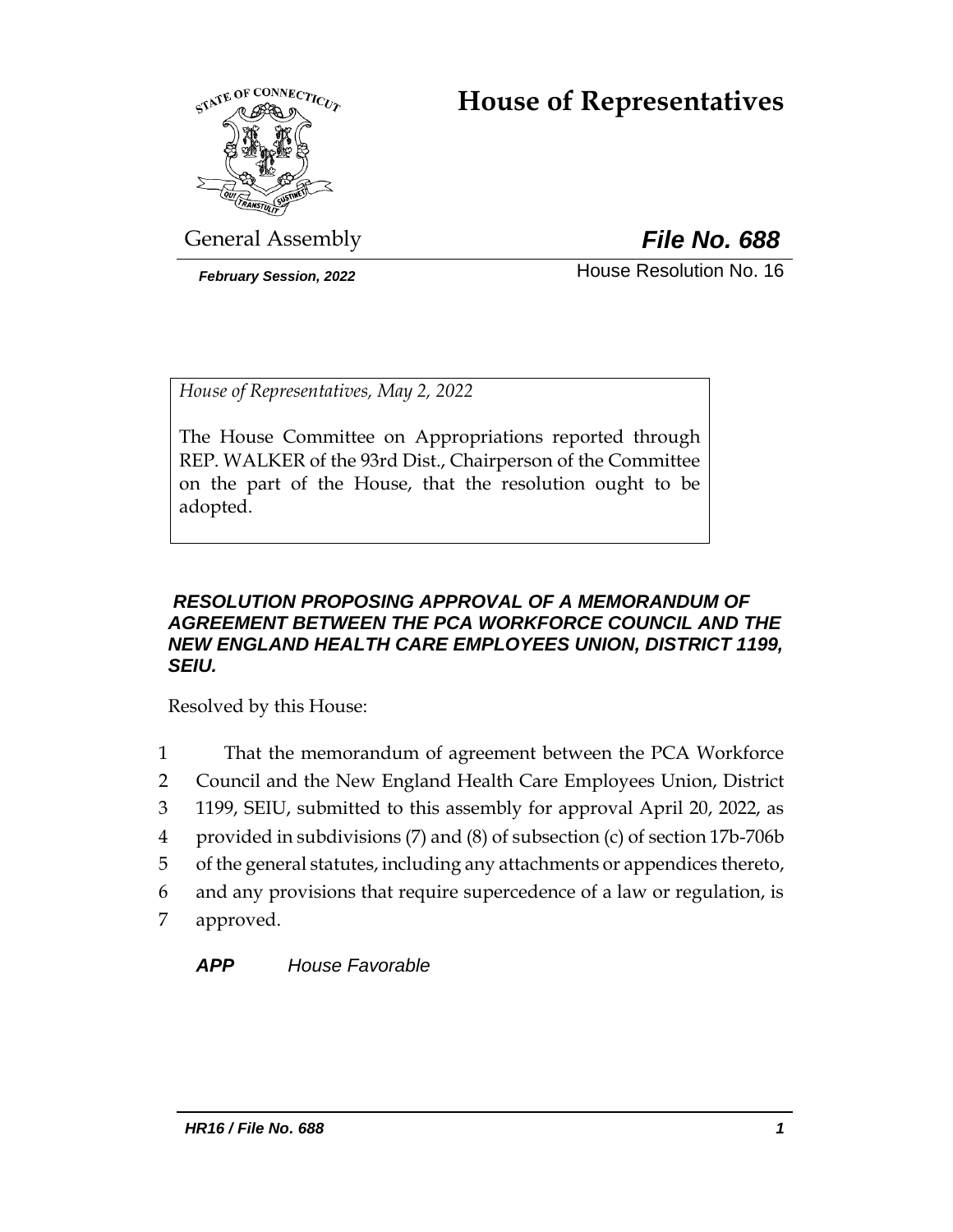*The following Fiscal Impact Statement and Bill Analysis are prepared for the benefit of the members of the General Assembly, solely for purposes of information, summarization and explanation and do not represent the intent of the General Assembly or either chamber thereof for any purpose. In general,*  fiscal impacts are based upon a variety of informational sources, including the analyst's professional *knowledge. Whenever applicable, agency data is consulted as part of the analysis, however final products do not necessarily reflect an assessment from any specific department.*

## *OFA Fiscal Note*

#### *State Impact:*

| <b>Agency Affected</b> | <b>Fund-Effect</b> | FY 22 \$ | FY 23 \$     | Annualized \$ |
|------------------------|--------------------|----------|--------------|---------------|
| Departments of         | GF - Cost          | 712,000  | 22.1 million | 13.3 million  |
| Social Services $\&$   |                    |          |              |               |
| Developmental          |                    |          |              |               |
| <b>Services</b>        |                    |          |              |               |
| Departments of         | GF - Revenue       | 103,000  | 5.3 million  | 3.1 million   |
| Social Services $\&$   | Gain (Federal      |          |              |               |
| Developmental          | Grants)            |          |              |               |
| <b>Services</b>        |                    |          |              |               |
| Departments of         | GF - Net State     | 609.000  | 16.8 million | 10.2 million  |
| Social Services &      | Cost               |          |              |               |
| Developmental          |                    |          |              |               |
| <b>Services</b>        |                    |          |              |               |

Note: GF=General Fund

## *Municipal Impact:* None

## *Explanation*

**Summary** - The resolution proposes approval of a memorandum of agreement (MOA) between the Personal Care Attendant (PCA) Workforce Council and the New England Health Care Employees Union (District 1199, SEIU). This agreement covers the period July 1, 2021 through June 30, 2023. The fiscal impact of the agreement begins in FY 22 and is associated with wage increases, assumed effective May 1, 2022, as well as lump sum payments, premium assistance, paid time off and training and orientation costs. The agreement covers approximately 14,900 PCAs employed by approximately 7,300 consumers of the state's Medicaid self-directed programs funded under the Department of Social Services (DSS) and the Department of Developmental Services (DDS).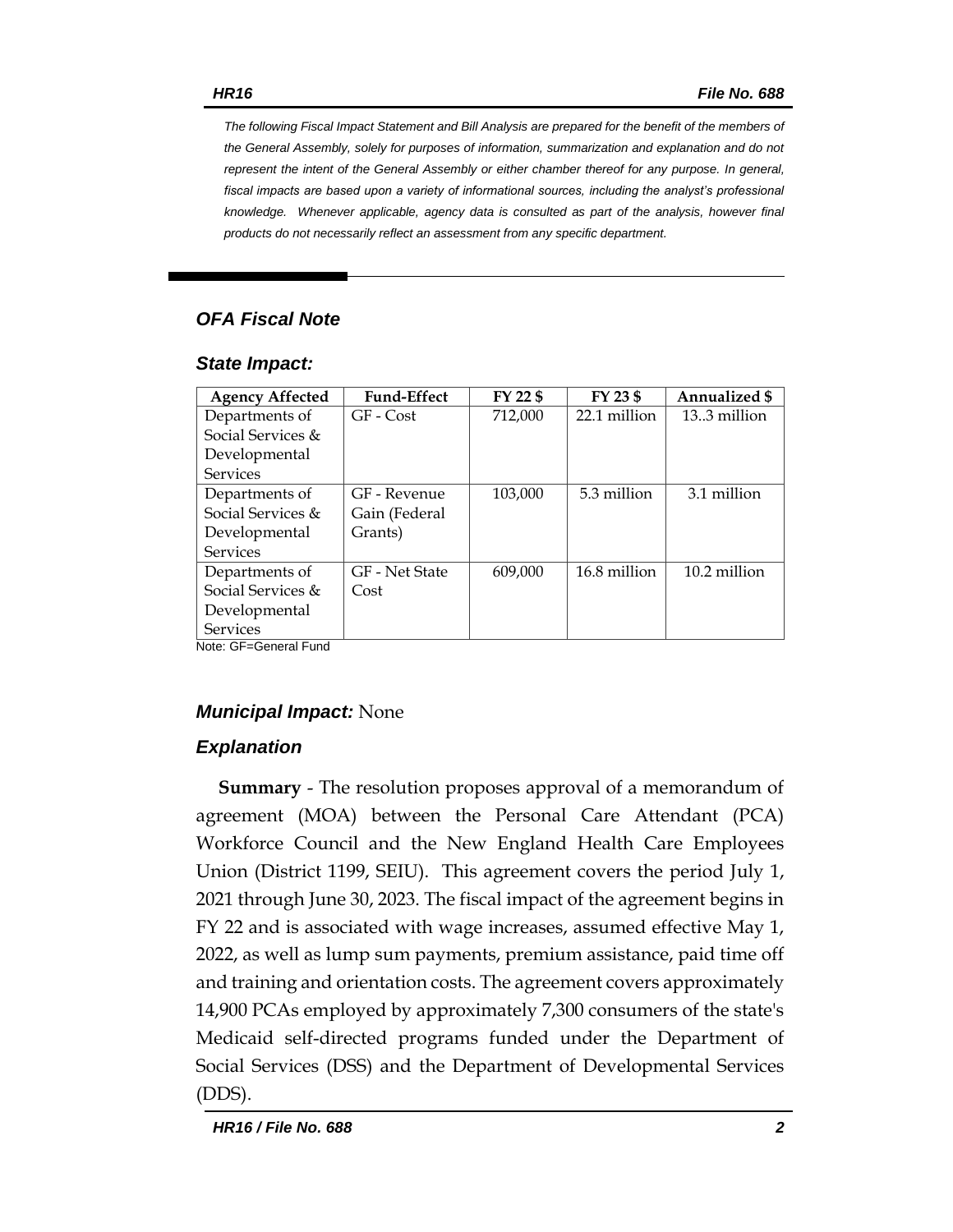The table below summarizes the cost of the agreement's provisions and associated fiscal impact to the state, including: (1) the total gross cost (reflecting both the state and federal share of Medicaid), (2) the total state General Fund cost, (3) the General Fund revenue gain to reflect federal reimbursements for certain Medicaid related expenditures, and (4) the net state impact after considering both General Fund costs and revenues.

| <b>Agreement Provisions</b>      | FY 22 \$ | FY 23 \$   | <b>Annualized \$</b> |
|----------------------------------|----------|------------|----------------------|
| <b>Wages</b>                     | 675,000  | 7,920,000  | 8,250,000            |
| Training & Orientation Fund      | 300,000  | 750,000    | 750,000              |
| Lump Sum Payments                |          | 9,630,000  |                      |
| <b>Premium Assistance</b>        | -        | 15,350,000 | 10,230,000           |
| Paid Time Off                    |          | 2,030,000  | 2,030,000            |
| <b>Total Gross Cost</b>          | 975,000  | 35,680,000 | 21,260,000           |
|                                  |          |            |                      |
| <b>Total General Fund Cost</b>   | 712,000  | 22,090,000 | 13,280,000           |
|                                  |          |            |                      |
| <b>General Fund Revenue Gain</b> | 103,000  | 5,331,000  | 3,130,000            |
|                                  |          |            |                      |
| <b>Net State Cost</b>            | 609,000  | 16,759,000 | 10,150,000           |

The provisions of the agreement and associated gross costs are described below.

**Wage Increases** - The agreement provides for wage increases for PCA's supported by DSS and DDS programs, which total \$675,000 in FY 22, \$7,920,000 in FY 23 and \$8,250,000 annualized. The minimum wage and general wage (GWI) percentage increases specified for each employee group in the agreement are outlined below:

|                   |            | Minimum Hourly Wage <sup>1</sup> |                          | <b>GWI</b>               |                          |      |
|-------------------|------------|----------------------------------|--------------------------|--------------------------|--------------------------|------|
| Effective<br>Date | <b>PCA</b> | Respite $&$<br>Companion         | ILST <sup>2</sup>        | Hourly                   | Per Diem                 | ILST |
| 5/1/2022          | 17.25      | 16.30                            | 35.20                    | 2%                       | 4%                       | 2%   |
| 7/1/2022          | 17.75      | 16.72                            | 35.90                    | 2%                       | 4%                       | 2%   |
| 1/1/2023          | 18.25      | 17.25                            | $\overline{\phantom{0}}$ | $\overline{\phantom{0}}$ | $\overline{\phantom{0}}$ |      |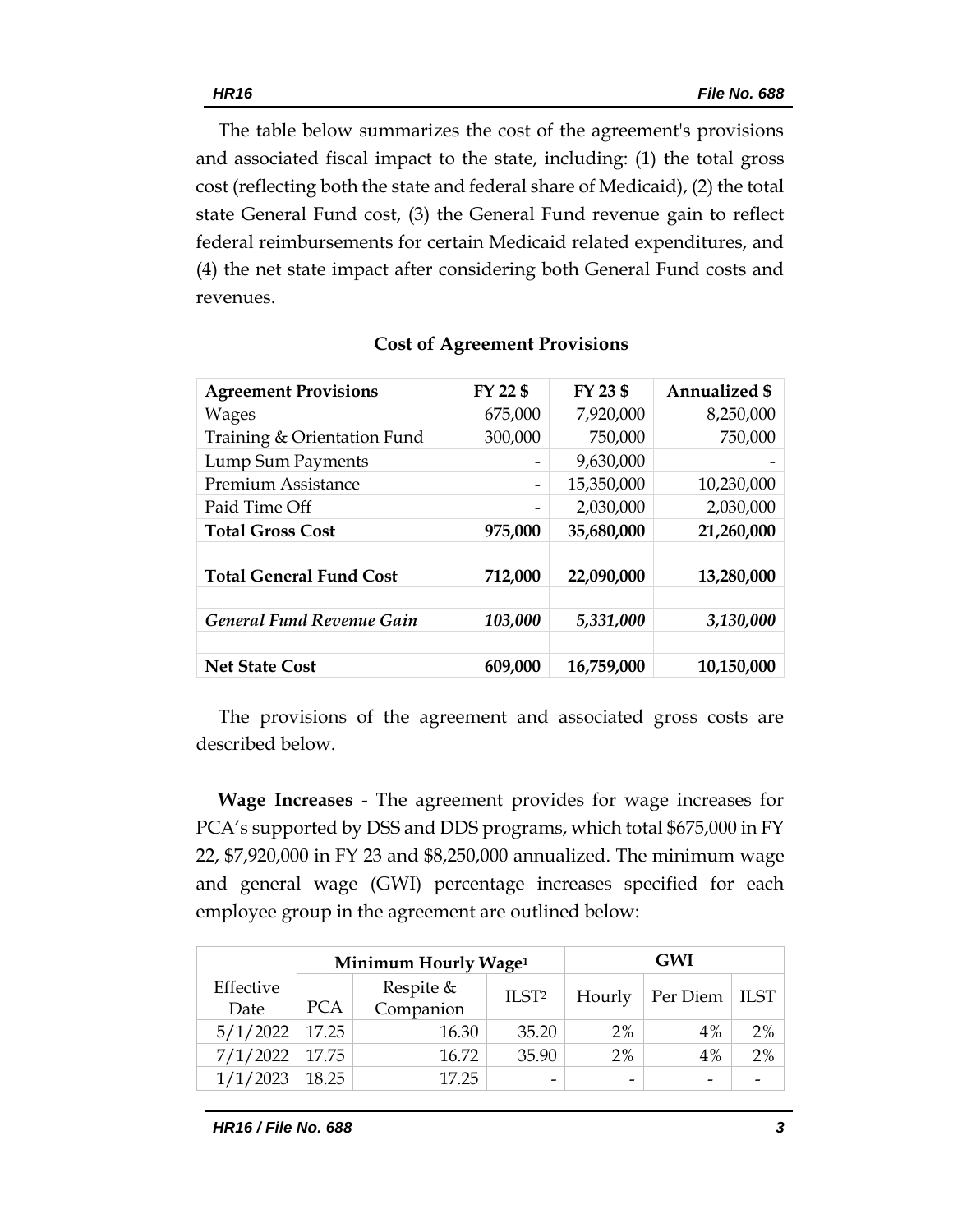<sup>1</sup>The agreement includes provisions aligning the "sleeper" rate for PCA's with the state minimum wage in lieu of a static amount. This increases the sleeper rate from \$10.10 per hour to \$13 on 5/1/22, \$14 on 7/1/22, and \$15 on 6/1/23. 2 ILST=Independent Living Skills Trainer

**Lump Sum Payments** – The agreement requires that eligible employees receive a lump sum payment equal to six percent of the wages earned during the period beginning April 1, 2021 and ending on March 31, 2022, effective May 1, 2022. This is estimated to result in a onetime cost of \$9.6 million payable in FY 23.

**Premium Assistance** – The agreement requires that qualifying<sup>1</sup> employees receive an amount equal to six percent of their pay on a semiannual basis, up to an annual maximum amount of \$5,000 for healthcare premium assistance. This is estimated to cost up to \$15.4 million in FY 23 (reflecting one FY 22 payment of \$5.1 million and two FY 23 payments totaling \$10.2 million).

**Paid Time Off (PTO)** – The agreement specifies that hourly and 12 hour per diem PCAs will be eligible to accrue PTO at a rate of .025 hours per every hour worked up to a maximum of 40 hours per state fiscal year. New hires are not eligible to use PTO until they have completed three months of employment. This is estimated to result in an annualized cost of \$2 million in FY 23.

**Training and Orientation Fund** - The agreement requires the state to allocate funding to the PCA Training and Orientation Fund was follows: \$300,000 effective May 1, 2022 and \$750,000 effective July 1, 2022 and annually thereafter. The agreement specifies that \$150,000 of the funding allocated to the Training and Orientation fund must be used for skills enhancement in FY 23 and annually thereafter. Any unobligated balance at the end of the fiscal year is to revert to the General Fund.

<sup>1</sup> Employees must provide proof of denial for Husky and Covered Connecticut programs and attest to not having access to any alternate employment or spousal health coverage.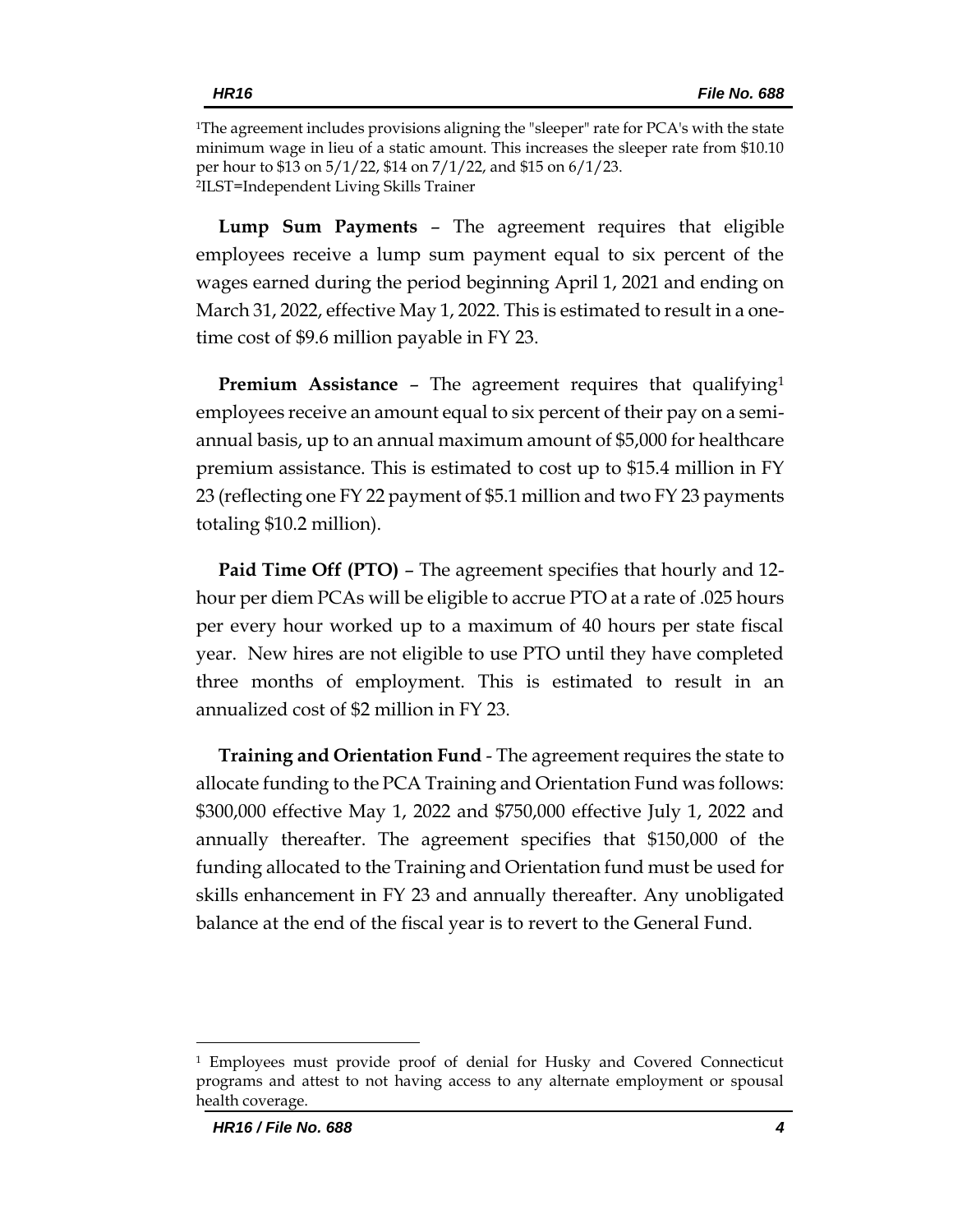#### **General Fund Impact**

The agreement results in a net state cost to the General Fund after factoring in off-setting federal revenue, as detailed below.

The estimated General Fund (GF) net impact associated with this two-year agreement is \$609,000 in FY 22, \$16.8 million in FY 23 and \$10.2 million annualized. The net impact is comprised of (1) expenditures in the Medicaid and Community Residential Services accounts in DSS, the Employment Opportunities and Day Services and Behavioral Services account in the DDS, and (2) off-setting federal grants revenue associated with Medicaid reimbursement for services provided under Community Residential, Employment Opportunities and Day, and Behavioral Services accounts. A summary of the estimated General Fund cost and revenue impact of the contract is provided below.

| Account                               | FY 22 \$ | FY 23 \$   | Annualized \$ |
|---------------------------------------|----------|------------|---------------|
| Medicaid                              | 415,000  | 11,200,000 | 6,791,000     |
| <b>Community Residential Services</b> | 187,000  | 6,861,000  | 4,088,000     |
| Employment & Day Services             | 92,000   | 3,376,000  | 2,012,000     |
| <b>Behavioral Services</b>            | 18,000   | 653,000    | 389,000       |
| <b>Appropriated Account Total</b>     | 712,000  | 22,090,000 | 13,280,000    |
| <b>Federal Grants Revenue</b>         | 103,000  | 5,331,000  | 3,130,000     |
| Net State Impact                      | 609,000  | 16,759,000 | 10,150,000    |

#### **General Fund Impact of Agreement**

**Funding Availability** - Funding was not provided in the FY 22 and FY 23 biennial budget for this purpose. However, in FY 22 DSS has an estimated net lapse of \$227 million and DDS has an estimated net lapse of \$3.6 million. Additionally, sHB 5037, the revised FY 23 budget bill, as favorably reported by the Appropriations Committee, appropriated \$23 million for this purpose in the DSS Medicaid account. As the costs associated with the agreement are paid through both DSS and DDS accounts, funding may be transferred through FAC, MOU or other action.

#### *The Out Years*

The annualized ongoing fiscal impact identified above would continue into the future subject to a successor agreement.